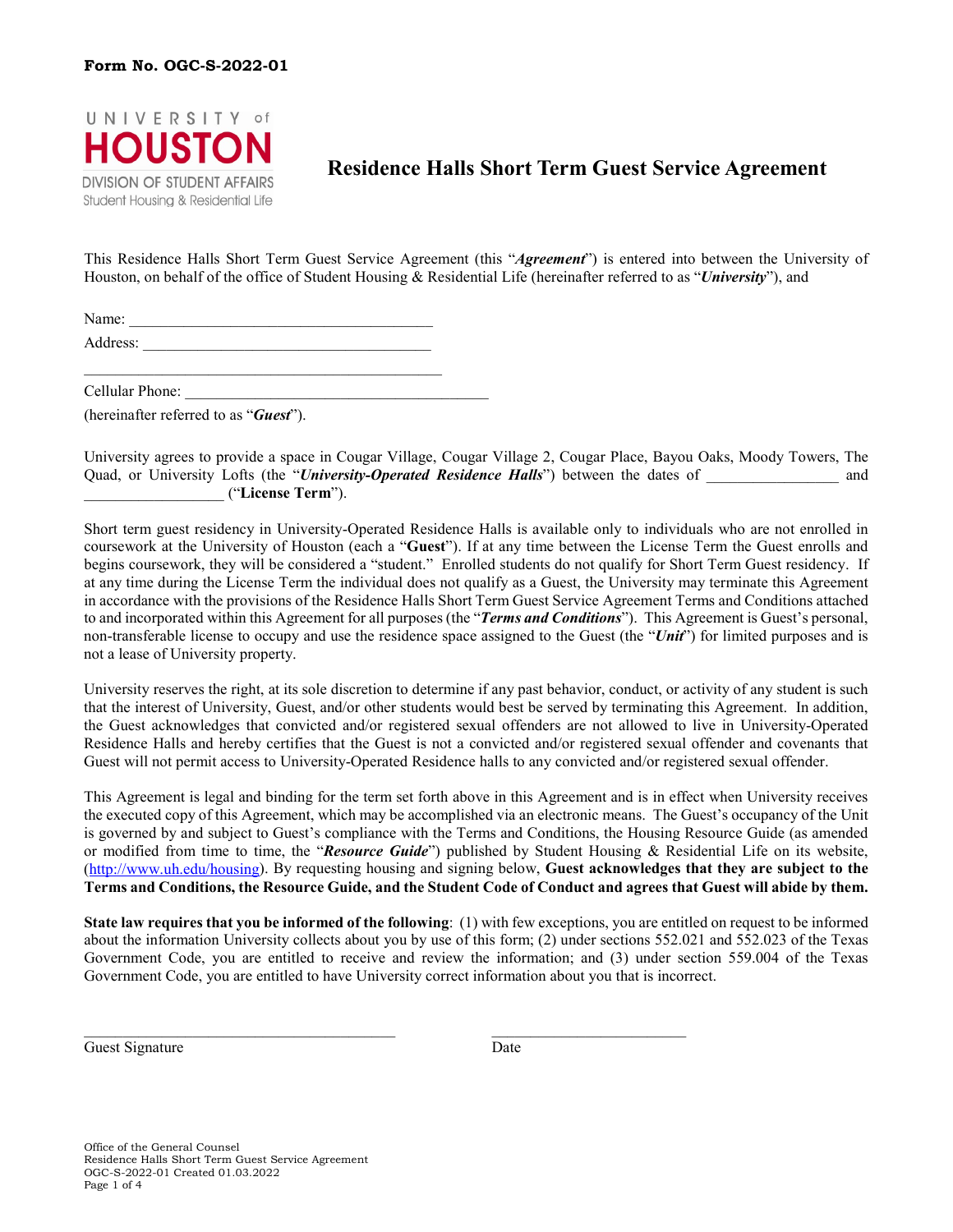# **Residence Halls Short Guest Term Service Agreement Terms & Conditions**

**The provisions of this document, identified and defined as the Terms and Conditions in the attached Residence Hall Short Term Guest Service Agreement (the "***Agreement***"), further describe the terms and conditions applicable to Guest's license to occupy a Unit pursuant Agreement and constitute materials terms of such Agreement. A capitalized term not specifically defined in these Terms and Conditions shall have the meaning assigned to it in the Agreement.** 

# 1. **Eligibility**

- a. Guest is required to participate in a structured internship, research or employment/volunteer position in the Houston, Texas or surrounding area for the duration of the License Term. University reserves the right to verify proof at any given time during the License Term.
- b. Guest must be at least eighteen (18) years of age.

# 2. **Rates and Payments:**

- a. The Unit is charged at the prevailing rates found online at [http://www.uh.edu/housing.](http://www.uh.edu/housing) Payment equal to 50% of total fees is due thirty (30) days prior to the first date of License Term. The remaining 50% is due at the midpoint of License Term. University has the right to terminate this Agreement and require that the Guest vacate the Unit if any payment is ten (10) days past due or more.
- b. If Guest has neither paid in full nor come to terms with University on alternate arrangements by the due date posted on the invoice, they will be excluded from the Unit. Payments must be made online through the Student Housing & Residential Life payment portal listed on the invoice or through Student Housing & Residential Life.
- c. Guest acknowledges and agrees that all costs associated with the collection of outstanding debts, including, for example, collection fees, reasonable attorney's fees, cost of court and other related fees will be assessed against the Guest.
- d. Guest agrees and understands that they waive their right to appeal any additional charge related to the Unit (such as, by way of example and not of limitation, damage, cleaning and/or fire safety) unless the written appeal is received by Student Housing & Residential Life within thirty (30) business days of the charge.
- 3. **Assignment of Unit:** The Agreement does not cover a specific room or building.
	- a. Guest acknowledges and agrees that University has the right to assign Units and/or adjust the physical location Units to maximize space utilization.
	- b. University, in compliance with the Civil Rights Act of 1964 and Title 9 of the Higher Education Act, does not discriminate on the basis of age, race, ethnic background, national origin, handicap, veteran status, or gender in any of its policies, practices or procedures.

# 4. **Termination of Agreement by University:**

- a. University may terminate the Agreement on written notice to Guest because of Guest's default of its obligations to University, including but not limited to Guest's obligations under the Agreement. The amount of notice Guest will receive of University's termination depends on the seriousness of the cause. For example, if the cause is Guest's nonpayment or that Guest enrolled as a student at the University of Houston, University's notice will provide sufficient opportunity for Guest to cure their default. Conversely (and by way of example, only), if University has reasonable cause to believe that Guest's conduct constitutes a threat of imminent harm to Guest, others, or to University property, University shall have the immediate right to exclude Guest from University-Operated Residence Halls.
- b. If Guest's participation in internship, research or employment/volunteer opportunity should cease for any reason, the Guest will be deemed ineligible. In this event, fees for remaining dates will be prorated and/or refunded according to occupancy dates.
- c. If Guest fails to check into the Unit assigned to them within three days of License Term, the University retains the right to terminate the Agreement. In this event, all submitted fees will be refunded upon request.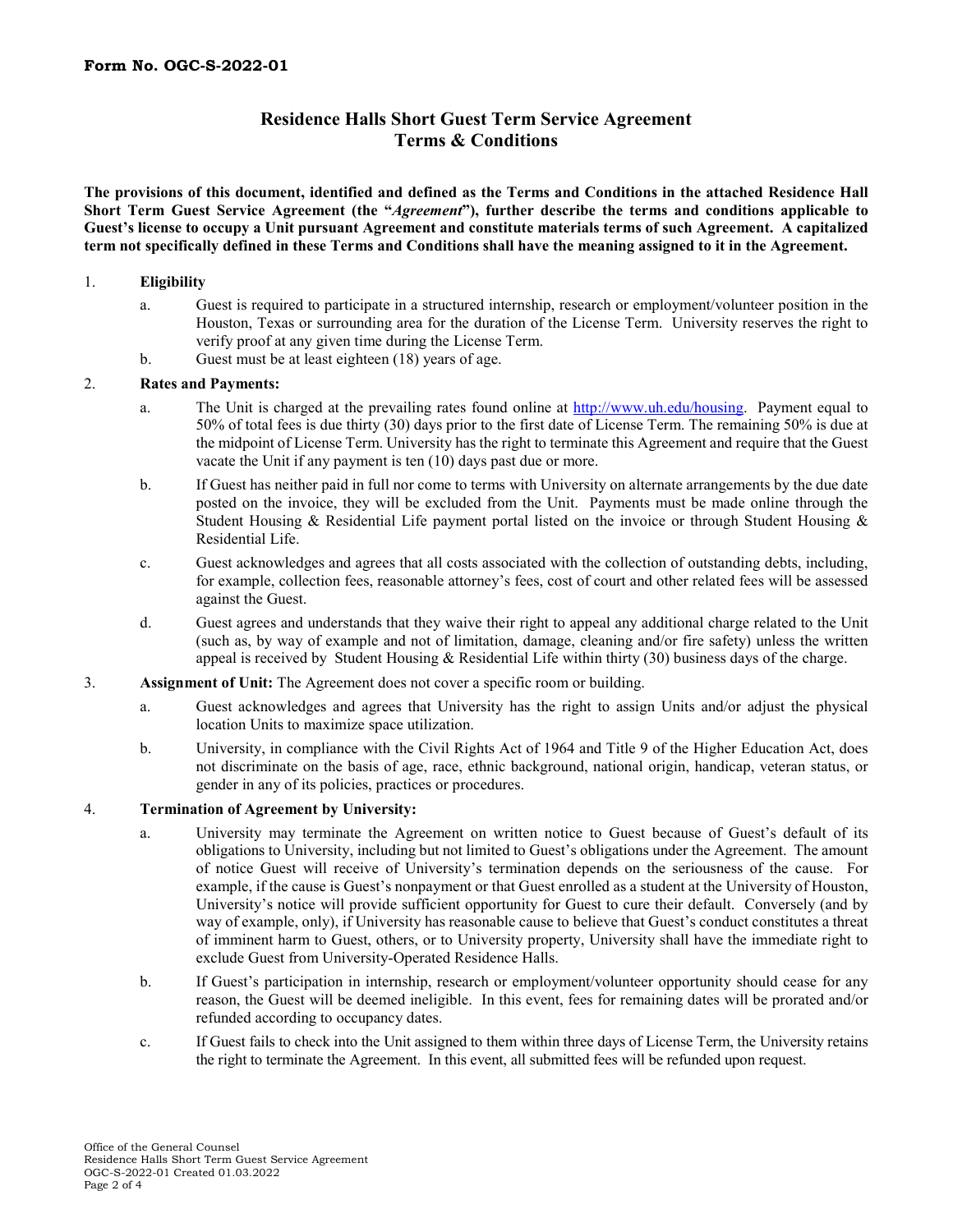# **Form No. OGC-S-2022-01**

#### 5. **Cancellation of Agreement by Guest**:

- a. Cancellation by Guest prior to the first date of License Term is permissible without penalty. All cancellation requests must be submitted in writing to Student Housing  $\&$  Residential Life by the Guest. Cancellations must be received and subsequently confirmed via e-mail to **housing@uh.edu.** All payments submitted will be refunded in full if Guest has not occupied the unit. Occupying the unit entails taking possession of keys and/or access card.
- b. Cancellation by Guest after the first date of License Term will result in fees equal to each day/night Guest occupies the Unit. If a written cancellation notice is received after the first day of License Term but Guest has occupied the Unit, fees will be refunded for any remaining days post departure. Departure is defined as returning keys and/or access card in addition to removing all personal belongings.
- 6. **Appeals:** In order to appeal a University of Houston Student Housing & Residential Life fee, the Guest must follow the guidelines below:
	- a. Any appeal made must be done in writing, accompanied by supporting documentation and submitted to the Director of Student Housing & Residential Life or designee via e-mail t[o housing@uh.edu](mailto:housing@uh.edu) no later than thirty (30) days after the fee was assessed. If Guest fails to file an appeal within this deadline, the Guest's right to an appeal is deemed waived. Appeals not in this format and/or that do not include supporting documentation will be rejected and will not be considered. The Guest will be notified of the outcome of the appeal within thirty (30) business days upon receipt of the appeal.
	- b. The decision of the Director of Student Housing & Residential Life or designee regarding the appeal is final. No further appeals shall be considered thereafter.
- 7. **Notices**: Any notice required or permitted to be given under the Agreement must be in writing and may be served by depositing same with the United States Postal Service, addressed to the party to be notified, postage prepaid and in registered or certified form, with return receipt requested; by hand delivery by reputable courier; or by deposit with Federal Express or other reputable courier for overnight delivery. Notice given as required herein will be effective on the date actually received at the address to which such notice was sent, or if delivery is refused or not accepted, such notice shall be effective on the date of such refusal or failure to accept delivery. For purposes of notice, the addresses of the parties will be as follows or to such other address that the parties may designate in writing.

**Director** Student Housing & Residential Life 4373 Cougar Village Drive Houston, TX 77204-3018

- 8. **Rules and Regulations:** The Agreement and Guest's occupancy of the Unit is subject to all University rules, regulations, policies and procedures applicable to occupants of University-Operated Residence Halls, including the terms, provisions and conditions of the Resource Guide and the Student Handbook. Guests are subject to all local, state and federal laws.
	- a. Among the rights reserved by University and further explained in those publications, University reserves the right:
		- (i) To prohibit convicted sexual offenders from living in campus housing.
		- (ii) To enter any room (including the Unit) for the purpose of inspection, repair, cleaning, inventory, health and safety reviews, and emergencies.
		- (iii) To change or cancel Guest's Unit assignment in the interest of order, health or safety, discipline, or other administrative reasons.
		- (iv) To levy and collect charges for:
			- (A) Damages to room, furnishings, and/or the building, and/or
			- (B) Unauthorized use of room, furnishings, and /or building, and/or
			- (C) Alterations of any room, furnishings, and/or building facilities, and/or
			- (D) Special cleaning necessitated by improper or unreasonable care of room, furnishings, and/or building.
		- (v) To terminate the Agreement if Guest's accounts are not current.
	- b. Guest further acknowledges their obligations and responsibilities pursuant to all such rules, regulations and procedures including, but not limited to: